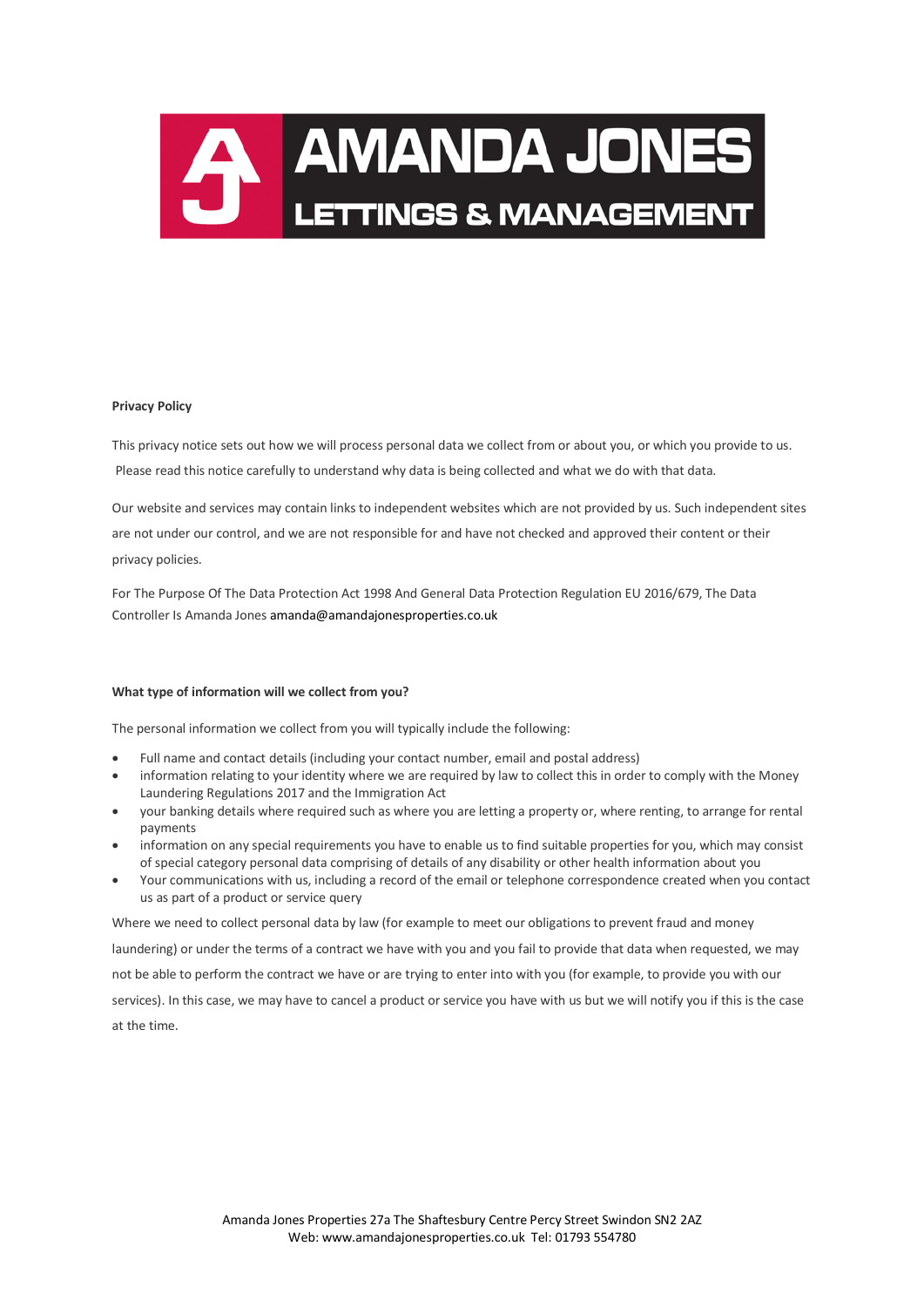## **On what basis can we process your information?**

The law requires us to determine under which of six defined bases we process different categories of your personal data.

These are as follows:

- 1. It is necessary for the performance of a contract to which you are a party, or to take steps prior to entering into a contract with you, for us to provide you with our products and services.
- 2. You have given us explicit consent to the processing of your personal data for one or more specific purposes, namely a) where you have given us consent to receive electronic marketing by us and/or b) to process your Special Category Personal Data described above. You do not need to provide us with marketing consent in order to receive our services.
- 3. It is necessary for the purposes of our legitimate interests, except where our interests are overridden by the interests, rights or freedoms of affected individuals (such as you). To determine this we shall consider a number of factors, such as what you were told at the time you provided your data, what your expectations are about the processing of the data, the nature of the data, and the impact of the processing on you. Our legitimate interests include processing necessary to improve and to promote our services and product and to better understand our customers' interests and knowledge of the property market and to administer the technical aspects of our service and products.
- 4. Where we need to comply with a legal obligation; or in rare circumstances:
- 5. Where we need to protect your interests (or someone else's interests); and/or
- 6. Where it is needed in the public interest or for official purposes.

### **What will we do with your information?**

We will hold and use personal information about you in the following ways:

- In order to fulfil our obligations to you when providing you with our property services
- To share your information with others where necessary to fulfil our property services for you or where acting as agent for a third party on your behalf
- To comply with our statutory and regulatory obligations, which include verifying your identity, prevention of fraud and money laundering, and to assess your credit worthiness
- Communicate with you during the course of providing our services, for example with your enquiries and requests.
- Statistical purposes so we can analyse figures to help us manage our business and plan strategically for the future.
- To provide you, or to enable selected third parties to provide you, with information about goods or services we feel may interest you, where you have provided permission for us to do so or, if you are an existing customer only, where we choose to contact you by electronic means (including e-mail or SMS) with information about our own goods and services similar to those which you have already obtained from us or negotiated to obtain from us . For those marketing messages you can unsubscribe at any time
- To notify you about changes to our service;

## **How long do we keep your data?**

We will retain your personal data for different periods depending on the service you have chosen to use us for, which may be a longer period than that for which we need to hold your data to provide those services, for example where we are under regulatory or statutory duties to hold your data for a longer period or need to retain it in the event of a legal claim or complaint.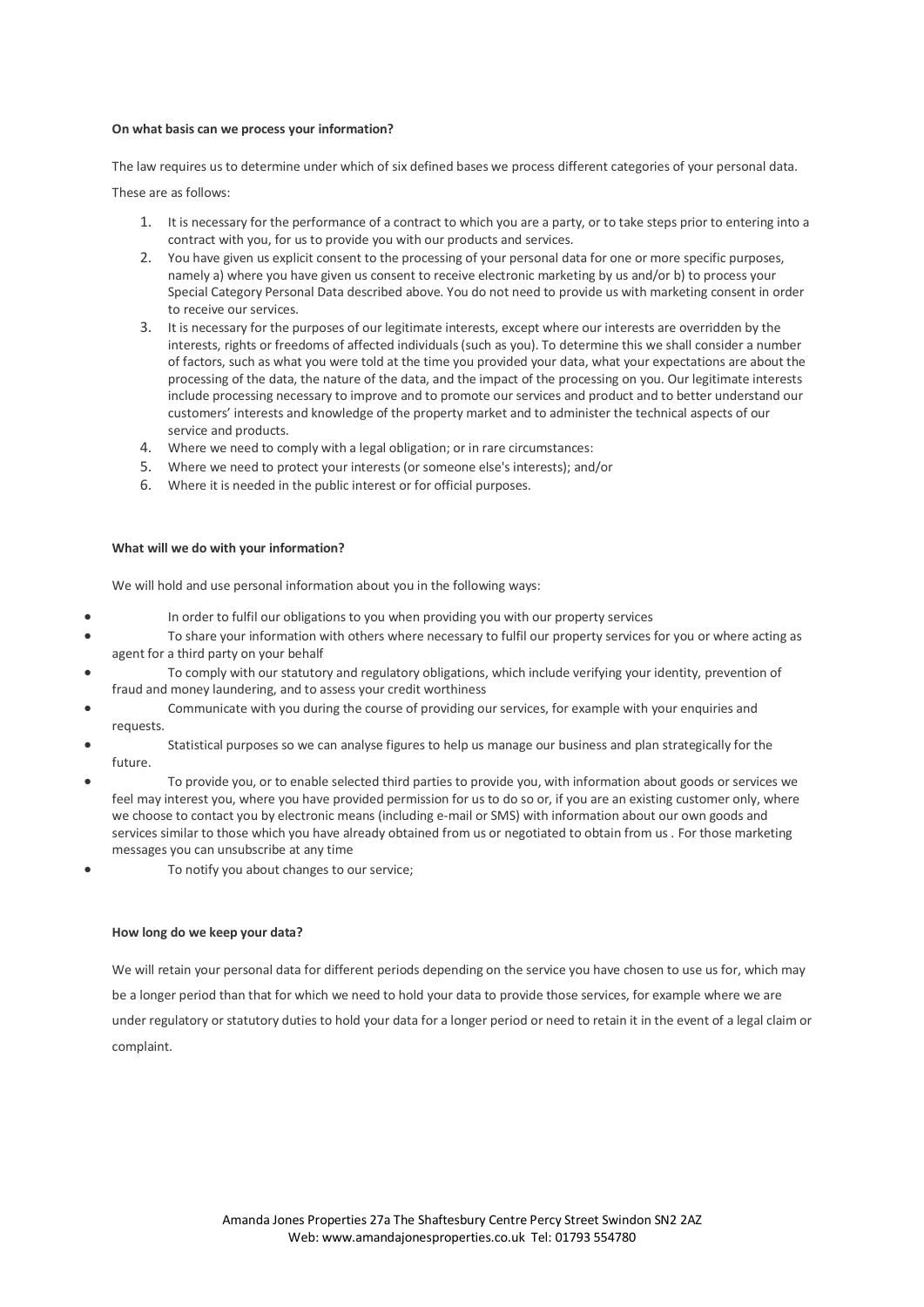#### **Who do we share your information with?**

We may pass your details on to third party organisations who carry out certain activities on our behalf as part of us providing our services to you. These include but are not limited to: The Lettings Hub (referencing); Assured Inventories (Inventory checks and inspections); The Deposit Protection Service (Deposit protection); Abbey Signs (Boards); B&G Jenkins (Gas and plumbing work); HGP Building Maintenance (General property maintenance); Paul's Services (Washing machine and electrical appliance supplies and repairs); Ascent Cleaning (Carpet and house cleaning); The Carpet Shop (New carpets and flooring); A\* Home Inspection (EPC certificates); Andrew J Parker (General maintenance services); Bankside Property Maintenance (General maintenance and cleaning services); Rightmove (Marketing and property advertising). We may also pass your details on to Swindon Borough Council for the purposes of the payment of council tax and utility companies supplying gas, electric and water for the purposes of setting up or closing your account.

We will also disclose your personal information to third parties under the following circumstances:

- In the event that we sell or buy any business or assets, in which case we will disclose your personal data to the prospective seller or buyer of such business or assets.
- If our company or substantially all of our assets are acquired by a third party, in which case personal data held by us about our customers will be one of the transferred assets.
- If we are under a duty to disclose or share your personal data in order to comply with any legal or regulatory obligation, or to protect the rights, property, or safety of our company, our customers, or others. This includes exchanging information with other companies and organisations for the purposes of fraud protection and credit risk reduction.

We will not share your information with third parties for marketing purposes without first obtaining your prior consent.

### **Website**

Our website collects anonymous data for the purposes of Google analytics and does not collect any personal data. Any personal information you send us via our website is handled as described in this document.

#### **Your rights**

You have a right to request a copy of the personal information we hold about you, known as a data subject access request. You also have the right to request that information we hold about you which may be incorrect, or which has been changed since you first told us, is updated or removed. Please send any requests to Amanda Jones.

You can ask us to delete or remove personal data where there is no good reason for us continuing to process it. You also have the right to ask us to delete or remove your personal data where you have successfully exercised your right to object to processing (see below), where you have withdrawn consent for us to process it (as explained below), where we may have processed your information unlawfully or where we are required to erase your personal data to comply with local law. Note, however, that we may not always be able to comply with your request of erasure for specific legal reasons which will be notified to you, if applicable, at the time of your request.